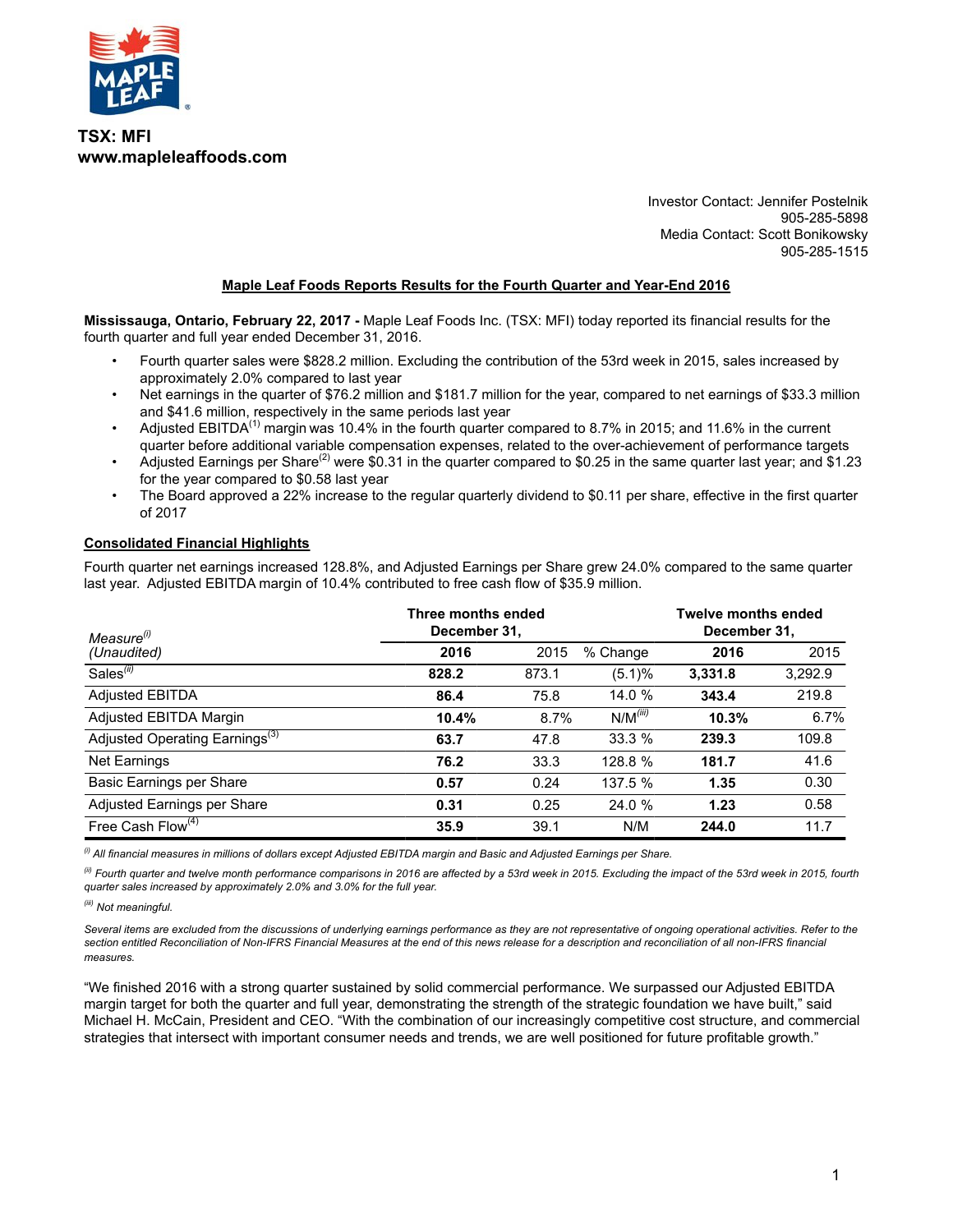#### **Business Segment Review**

Following is a summary of sales by business segment:

|                     | Three months ended<br>December 31, | Twelve months ended<br>December 31, |             |             |  |  |
|---------------------|------------------------------------|-------------------------------------|-------------|-------------|--|--|
|                     | (Unaudited)                        |                                     |             |             |  |  |
| (\$ thousands)      | 2016                               | 2015                                |             | 2015        |  |  |
| Meat Products Group | \$824.432                          | \$868.542                           | \$3,316,490 | \$3,276,994 |  |  |
| Agribusiness Group  | 3.746                              | 4.581                               | 15.322      | 15.938      |  |  |
| <b>Total Sales</b>  | \$828,178                          | \$873,123                           | \$3,331,812 | \$3,292,932 |  |  |

The following table summarizes Adjusted Operating Earnings by business segment:

| (\$ thousands)                     | Three months ended<br>December 31, | <b>Twelve months ended</b><br>December 31, |           |           |  |
|------------------------------------|------------------------------------|--------------------------------------------|-----------|-----------|--|
| (Unaudited)                        | 2016                               | 2015                                       | 2016      | 2015      |  |
| Meat Products Group                | \$73,510                           | \$54.619                                   | \$263,605 | \$108.440 |  |
| Agribusiness Group                 | (9,792)                            | (6.862)                                    | (24.323)  | 1.360     |  |
| <b>Adjusted Operating Earnings</b> | \$63,718                           | \$47.757                                   | \$239,282 | \$109,800 |  |

#### **Meat Products Group**

*Includes value-added prepared meats, lunch kits and snacks, and value-added fresh pork and poultry products sold under flagship Canadian brands such as Maple Leaf®, Maple Leaf Prime®, Maple Leaf Natural Selections®, Schneiders®, Schneiders® Country Naturals®, Mina®, and many leading regional brands.*

#### *Fourth Quarter 2016*

Sales of \$824.4 million for the fourth quarter of 2016 decreased 5.1% from prior year, or 5.8% after adjusting for the impacts of foreign exchange. Excluding only the contribution of the 53rd week in 2015, sales increased by approximately 2.0%, benefiting from stronger year-over-year prepared meats sales.

Adjusted Operating Earnings for the fourth quarter of 2016 were \$73.5 million compared to \$54.6 million in the prior year. Margins in prepared meats improved due to lower operating costs across the network. Fresh pork earnings were higher than the prior year due to stronger margins in the value-added retail and export channels, higher industry margins, and operating efficiency gains. Earnings in fresh poultry declined slightly as industry processor margins receded from record levels in the fourth quarter of 2015.

#### *Full Year 2016*

Sales in the Meat Products Group for 2016 increased 1.2% to \$3,316.5 million, or decreased 0.3% after adjusting for the weaker Canadian dollar. Excluding only the contribution of the 53rd week in 2015, sales increased by approximately 3.0%. Prepared meats sales declined slightly in response to a price increase in the first quarter but strengthened as the year progressed. Sales in fresh pork increased as the Company's focus on increasing its value-added pork business resulted in higher selling prices. Performance was also supported by favourable exchange rates and pork markets. Fresh poultry sales also increased due to stronger volume and an improved sales mix.

Adjusted Operating Earnings for 2016 increased to \$263.6 million compared to \$108.4 million in the prior year. Higher earnings in prepared meats resulted from lower operating costs across the network and pricing implemented in the first quarter. Higher fresh pork earnings resulted from increased contributions from value-added retail and value-added export sales, higher industry margins, and operating efficiency gains. Poultry results were consistent with the prior year as gains from higher retail branded sales and improved operating efficiencies were offset by lower industry margins.

#### **Agribusiness Group**

*Includes Canadian hog production operations that primarily supply the Meat Products Group with livestock.*

#### *Fourth Quarter 2016*

Agribusiness Group sales in the fourth quarter decreased to \$3.7 million from \$4.6 million last year as a result of lower prices for toll feed and an extra week in the fourth quarter of 2015.

Adjusted Operating Earnings declined to a loss of \$9.8 million from a loss of \$6.9 million last year due to lower hog prices, which was not fully offset by the Company's risk management program.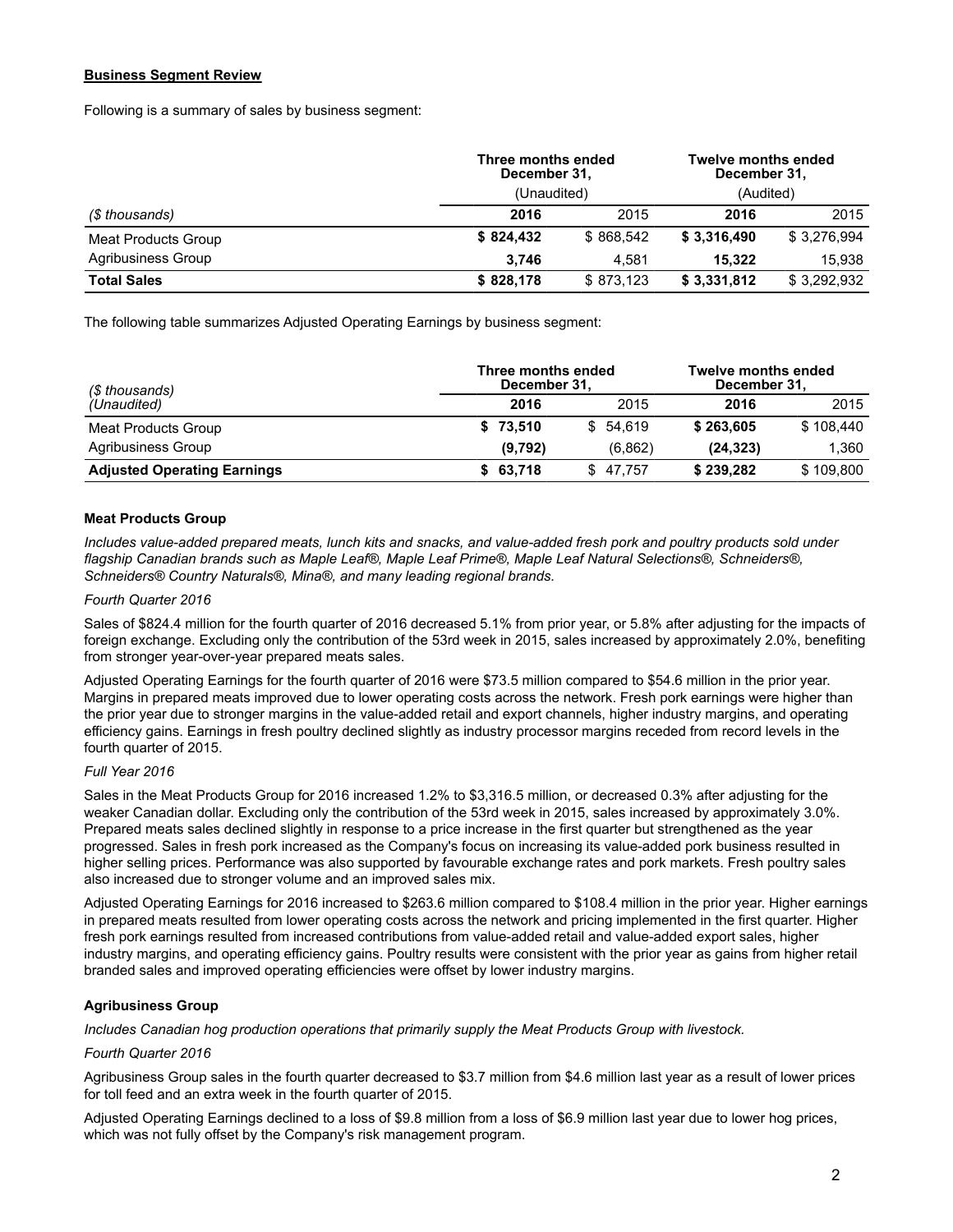#### *Full Year 2016*

Agribusiness Group sales in 2016 declined slightly to \$15.3 million compared to \$15.9 million in the prior year, due to 2015 sales benefiting from a 53rd week.

Adjusted Operating Earnings in 2016 decreased to a loss of \$24.3 million from earnings of \$1.4 million in the prior year, reflecting the impact of lower hog prices and higher feed costs.

#### **Selling, General and Administrative Expenses**

Selling, general and administrative expenses for the fourth quarter increased to \$89.4 million (10.8% of sales), from \$63.6 million (7.3% of sales) in the prior year. This increase largely reflects differences in variable compensation programs linked to Company performance. At Maple Leaf Foods, variable compensation programs are linked to financial results. In 2015, targets were not achieved and accordingly the variable compensation was reduced, while the targets were exceeded in 2016, resulting in an increase in variable compensation.

The Company recorded \$9.9 million in additional variable compensation expenses in the fourth quarter of 2016 related to the over-achievement of performance targets for incentive programs. Approximately 1,400 employees participate in these multiyear programs.

During the year, selling, general and administrative expenses increased to \$324.8 million (9.7% of sales), compared to \$288.1 million (8.7% of sales) in the prior year. The increase relates to investment in advertising and promotional expenses and differences in variable compensation programs linked to Company performance. This was partially offset by a decrease in core selling, general and administrative expenses as a result of the Company's ongoing commitment to driving cost efficiencies.

#### **Other Matters**

On February 21, 2017, the Board of Directors approved an increase in the quarterly cash dividend to \$0.11 per share, \$0.44 per share on an annual basis, from \$0.09 per share, payable March 31, 2017, to shareholders of record at the close of business on March 10, 2017. Unless indicated otherwise by the Company in writing at or before the time the dividend is paid, the dividend will be considered an Eligible Dividend for the purposes of the "Enhanced Dividend Tax Credit System".

#### **Conference Call**

An investor presentation related to the Company's fourth quarter financial results is available at www.mapleleaffoods.com and can be found under *Investor Material* on the *Investors* page. A conference call will be held at 2:30 p.m. EDT on February 22, 2017, to review Maple Leaf Foods' fourth quarter financial results. To participate in the call, please dial 416-340-2218 or 866-225-0198. For those unable to participate, playback will be made available an hour after the event at 905-694-9451 or 800-408-3053 (Passcode: 8735790).

A webcast presentation of the fourth quarter financial results will also be available at:

http://edge.media-server.com/m/p/sgtqtw9m

The Company's full audited financial statements and related Management's Discussion and Analysis are available on the Company's website.

#### **Reconciliation of Non-IFRS Financial Measures**

The Company uses the following non-IFRS measures: Adjusted Operating Earnings, Adjusted Earnings per Share, Adjusted EBITDA, and Free Cash Flow. Management believes that these non-IFRS measures provide useful information to investors in measuring the financial performance of the Company. These measures do not have a standardized meaning prescribed by IFRS and therefore they may not be comparable to similarly titled measures presented by other publicly traded companies and should not be construed as an alternative to other financial measures determined in accordance with IFRS.

#### **Adjusted Operating Earnings**

Adjusted Operating Earnings, a non-IFRS measure, is used by Management to evaluate financial operating results. It is defined as earnings before income taxes adjusted for items that are not considered representative of ongoing operational activities of the business and items where the economic impact of the transactions will be reflected in earnings in future periods when the underlying asset is sold or transferred. The table below provides a reconciliation of net earnings as reported under IFRS to Adjusted Operating Earnings for the three months ended, as indicated below, and a reconciliation of net earnings as reported under IFRS in the audited consolidated statements of net earnings to Adjusted Operating Earnings for the years then ended, as indicated below. Management believes that this basis is the most appropriate on which to evaluate operating results, as they are representative of the ongoing operations of the Company.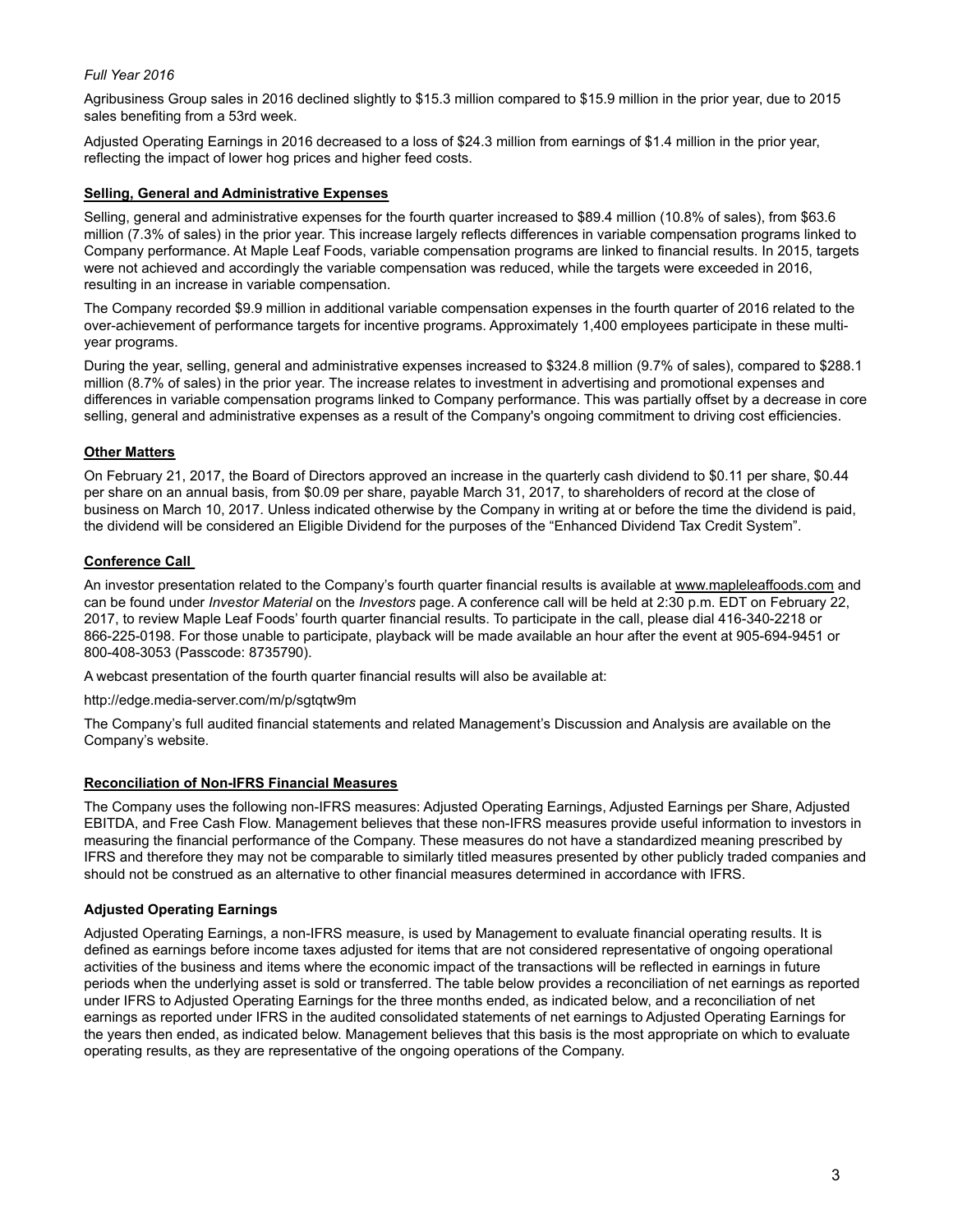|                                                                          | Three months ended December 31, 2016 |                                  |    |                              |    |                        |    |                     |  |  |  |
|--------------------------------------------------------------------------|--------------------------------------|----------------------------------|----|------------------------------|----|------------------------|----|---------------------|--|--|--|
| (\$ thousands)<br>(Unaudited)                                            |                                      | Meat<br><b>Products</b><br>Group |    | <b>Agribusiness</b><br>Group |    | Non-allocated<br>costs |    | <b>Consolidated</b> |  |  |  |
| Net earnings                                                             |                                      |                                  |    |                              |    |                        | \$ | 76,224              |  |  |  |
| Income taxes                                                             |                                      |                                  |    |                              |    |                        |    | 28,681              |  |  |  |
| Earnings before income taxes                                             |                                      |                                  |    |                              |    |                        | \$ | 104,905             |  |  |  |
| Interest expense and other financing costs                               |                                      |                                  |    |                              |    |                        |    | 1,231               |  |  |  |
| Other (income) expense                                                   |                                      | 5,095                            |    | (166)                        |    | 96                     |    | 5,025               |  |  |  |
| Restructuring and other related costs                                    |                                      | 5,025                            |    |                              |    | (799)                  |    | 4,226               |  |  |  |
| Earnings (loss) from operations                                          | \$                                   | 73,510                           | \$ | (9,792)                      | \$ | 51,669                 |    | \$115,387           |  |  |  |
| Decrease (increase) in fair value of biological<br>assets <sup>(5)</sup> |                                      |                                  |    |                              |    | (48, 172)              |    | (48, 172)           |  |  |  |
| Unrealized (gain) loss on futures contracts <sup>(5)</sup>               |                                      |                                  |    |                              |    | (3, 497)               |    | (3, 497)            |  |  |  |
| <b>Adjusted Operating Earnings</b>                                       | \$                                   | 73,510                           | \$ | (9,792)                      |    |                        | \$ | 63,718              |  |  |  |

|                                                                          | Three months ended December 31, 2015 |                           |    |                       |    |                        |    |              |  |
|--------------------------------------------------------------------------|--------------------------------------|---------------------------|----|-----------------------|----|------------------------|----|--------------|--|
| (\$ thousands)<br>(Unaudited)                                            |                                      | Meat<br>Products<br>Group |    | Agribusiness<br>Group |    | Non-allocated<br>costs |    | Consolidated |  |
| Net earnings                                                             |                                      |                           |    |                       |    |                        | \$ | 33,285       |  |
| Income taxes                                                             |                                      |                           |    |                       |    |                        |    | 12,403       |  |
| Earnings before income taxes                                             |                                      |                           |    |                       |    |                        | \$ | 45,688       |  |
| Interest expense and other financing costs                               |                                      |                           |    |                       |    |                        |    | 1.216        |  |
| Other (income) expense                                                   |                                      | (144)                     |    | (162)                 |    | (5,668)                |    | (5,974)      |  |
| Restructuring and other related costs                                    |                                      | (98)                      |    |                       |    | 12,409                 |    | 12,311       |  |
| Earnings (loss) from operations                                          | \$                                   | 54,619                    | \$ | (6,862)               | \$ | 5,484                  | \$ | 53,241       |  |
| Decrease (increase) in fair value of biological<br>assets <sup>(5)</sup> |                                      |                           |    |                       |    | (14, 344)              |    | (14, 344)    |  |
| Unrealized (gain) loss on futures contracts $(5)$                        |                                      |                           |    |                       |    | 8,860                  |    | 8,860        |  |
| <b>Adjusted Operating Earnings</b>                                       | \$                                   | 54,619                    | \$ | (6,862)               | \$ |                        | \$ | 47,757       |  |

|                                                                    | Twelve months ended December 31, 2016 |                              |                        |                     |  |  |  |  |
|--------------------------------------------------------------------|---------------------------------------|------------------------------|------------------------|---------------------|--|--|--|--|
| (\$ thousands)<br>(Unaudited)                                      | Meat<br><b>Products</b><br>Group      | <b>Agribusiness</b><br>Group | Non-allocated<br>costs | <b>Consolidated</b> |  |  |  |  |
| Net earnings                                                       |                                       |                              |                        | \$181,702           |  |  |  |  |
| Income taxes                                                       |                                       |                              |                        | 67,891              |  |  |  |  |
| Earnings before income taxes                                       |                                       |                              |                        | \$249,593           |  |  |  |  |
| Interest expense and other financing costs                         |                                       |                              |                        | 6,367               |  |  |  |  |
| Other (income) expense                                             | 7,008                                 | (894)                        | (2,518)                | 3,596               |  |  |  |  |
| Restructuring and other related costs                              | 4,761                                 |                              | 1,809                  | 6,570               |  |  |  |  |
| Earnings (loss) from operations                                    | \$263,605                             | \$ (24, 323)                 | 26,844<br>\$           | \$266,126           |  |  |  |  |
| Decrease (increase) in fair value of biological<br>$\arccos^{(5)}$ |                                       |                              | (6, 263)               | (6, 263)            |  |  |  |  |
| Unrealized (gain) loss on futures contracts <sup>(5)</sup>         |                                       |                              | (20, 581)              | (20, 581)           |  |  |  |  |
| <b>Adjusted Operating Earnings</b>                                 | \$263,605                             | \$(24,323)                   | \$                     | \$239.282           |  |  |  |  |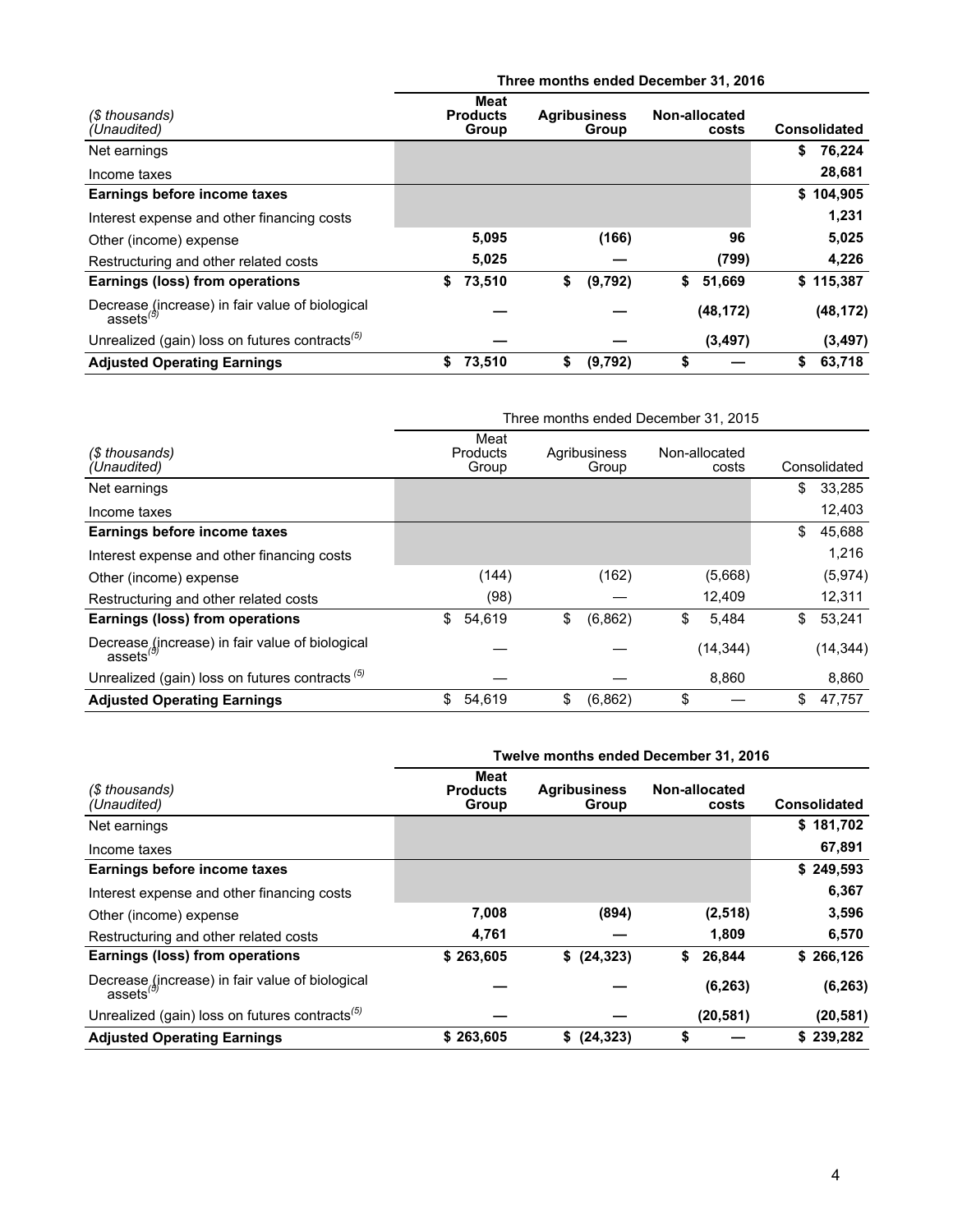| (\$ thousands)<br>(Unaudited)                                            | Meat<br><b>Products</b><br>Group | Agribusiness<br>Group | Non-allocated<br>costs | Consolidated  |
|--------------------------------------------------------------------------|----------------------------------|-----------------------|------------------------|---------------|
| Net earnings                                                             |                                  |                       |                        | \$<br>41,580  |
| Income taxes                                                             |                                  |                       |                        | 11,071        |
| Earnings before income taxes                                             |                                  |                       |                        | \$<br>52,651  |
| Interest expense and other financing costs                               |                                  |                       |                        | 4,711         |
| Other (income) expense                                                   | (884)                            | (275)                 | 3,058                  | 1,899         |
| Restructuring and other related costs                                    | 15,321                           |                       | 18.504                 | 33,825        |
| Earnings (loss) from operations                                          | \$108.440                        | \$<br>1,360           | \$(16,714)             | \$<br>93,086  |
| Decrease (increase) in fair value of biological<br>assets <sup>(3)</sup> |                                  |                       | 12,778                 | 12,778        |
| Unrealized (gain) loss on futures contracts <sup>(5)</sup>               |                                  |                       | 3,936                  | 3,936         |
| <b>Adjusted Operating Earnings</b>                                       | \$108.440                        | \$<br>1.360           | \$                     | \$<br>109.800 |

Twelve months ended December 31, 2015

#### **Adjusted Earnings per Share**

Adjusted Earnings per Share, a non-IFRS measure, is used by Management to evaluate financial operating results. It is defined as basic earnings per share and is adjusted on the same basis as Adjusted Operating Earnings. The table below provides a reconciliation of basic earnings per share as reported under IFRS to Adjusted Earnings per Share for the three months ended, as indicated below, and a reconciliation of basic earnings per share as reported under IFRS in the audited consolidated statements of net earnings to Adjusted Earnings per Share for the years then ended, as indicated below. Management believes this basis is the most appropriate on which to evaluate financial results as they are representative of the ongoing operations of the Company.

| (\$ per Share)                                                                                       | Three months ended<br>December 31, |            | <b>Twelve months ended</b><br>December 31, |            |
|------------------------------------------------------------------------------------------------------|------------------------------------|------------|--------------------------------------------|------------|
| (Unaudited)                                                                                          | 2016                               | 2015       | 2016                                       | 2015       |
| Basic earnings per share                                                                             | 0.57<br>S.                         | 0.24<br>S  | 1.35<br>S.                                 | \$0.30     |
| Restructuring and other related costs <sup>(6)</sup>                                                 | 0.02                               | 0.07       | 0.04                                       | 0.18       |
| Items included in other income not considered representative of<br>ongoing operations <sup>(7)</sup> |                                    | (0.03)     | (0.02)                                     | 0.02       |
| Change in the fair value of unrealized (gain) loss on futures contract <sup>(8)</sup>                | (0.02)                             | 0.05       | (0.11)                                     | 0.02       |
| Change in the fair value of biological assets <sup>(8)</sup>                                         | (0.27)                             | (0.08)     | (0.03)                                     | 0.07       |
| Adjusted Earnings per Share <sup>(10)</sup>                                                          | 0.31<br>S.                         | 0.25<br>S. | 1.23                                       | 0.58<br>S. |

#### **Adjusted Earnings Before Interest, Tax, Depreciation, and Amortization**

Adjusted EBITDA is calculated as earnings before interest and income taxes plus depreciation and intangible asset amortization, adjusted for items that are not considered representative of ongoing operational activities of the business, and items where the economic impact of the transactions will be reflected in earnings in future periods when the underlying asset is sold or transferred. The following table provides a reconciliation of net earnings as reported under IFRS in the audited consolidated statements of net earnings to Adjusted EBITDA for the years ended, as indicated below. Management believes Adjusted EBITDA is useful in assessing the performance of the Company's ongoing operations and its ability to generate cash flows to fund its cash requirements, including the Company's capital investment program.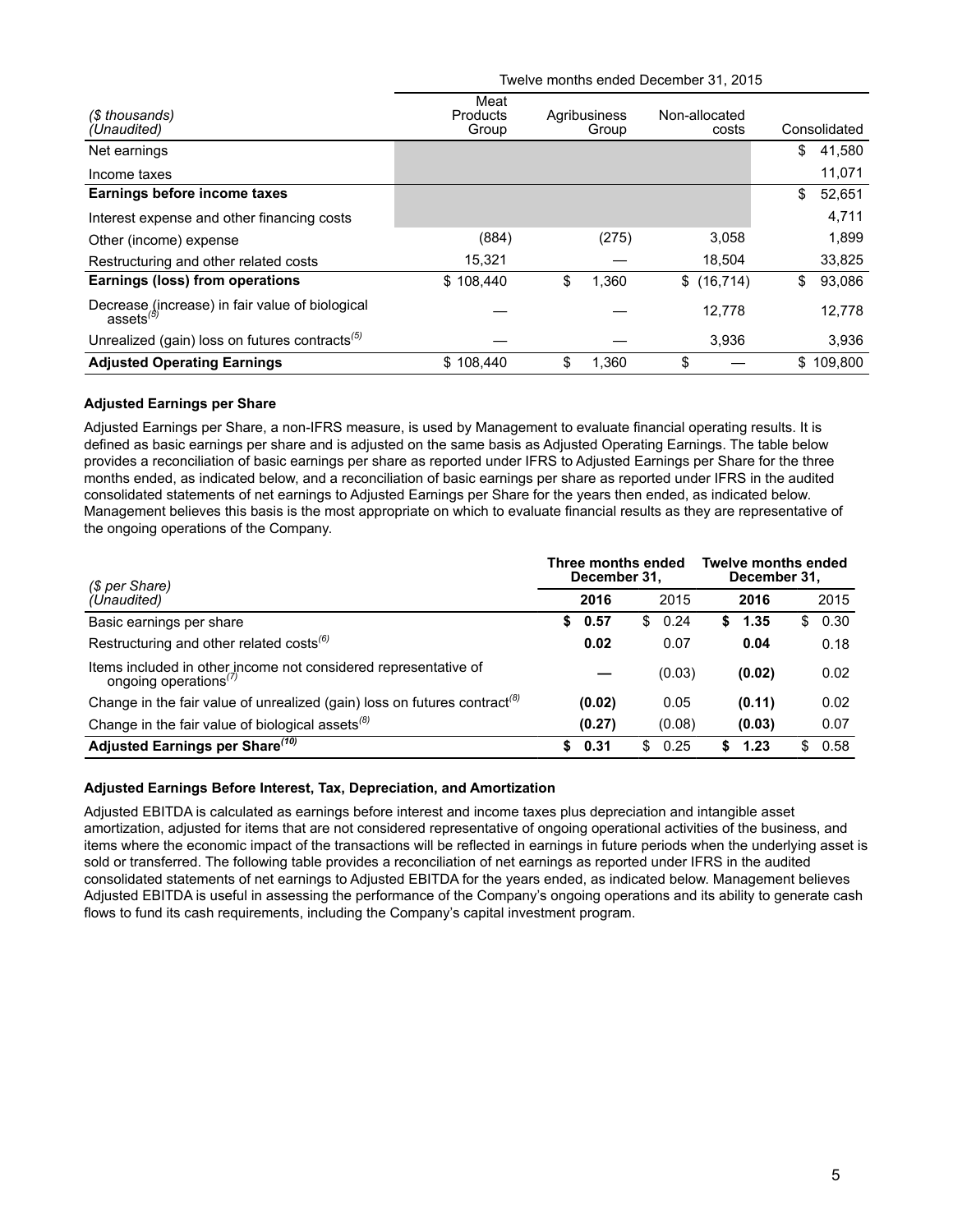| (\$ thousands)                                                                                       | Three months ended<br>December 31, |               | <b>Twelve months ended</b><br>December 31, |              |
|------------------------------------------------------------------------------------------------------|------------------------------------|---------------|--------------------------------------------|--------------|
| (Unaudited)                                                                                          | 2016                               | 2015          | 2016                                       | 2015         |
| Net earnings                                                                                         | \$76,224                           | 33,285<br>\$  | \$181,702                                  | 41,580<br>\$ |
| Income taxes                                                                                         | 28,681                             | 12,403        | 67,891                                     | 11,071       |
| Earnings before income taxes                                                                         | \$104,905                          | 45,688<br>\$. | \$249,593                                  | 52,651<br>\$ |
| Interest expense and other financing costs                                                           | 1,231                              | 1,216         | 6,367                                      | 4,711        |
| Items included in other income not considered representative of ongoing<br>operations <sup>(9)</sup> | 96                                 | (5,668)       | (2,518)                                    | 3,058        |
| Restructuring and other related costs                                                                | 4.226                              | 12.311        | 6,570                                      | 33,825       |
| Change in the fair value of biological assets and unrealized (gain) loss<br>on futures contracts     | (51, 669)                          | (5,484)       | (26, 844)                                  | 16,714       |
| Depreciation and amortization                                                                        | 27,567                             | 27.689        | 110.276                                    | 108,890      |
| <b>Adjusted EBITDA</b>                                                                               | 86,356<br>S.                       | 75.752<br>\$. | \$343.444                                  | \$219.849    |

#### **Free Cash Flow**

Free Cash Flow, a non-IFRS measure, is used by Management to evaluate cash flow after investing in the maintenance or expansion of the Company's asset base. It is defined as cash provided by operations, less additions to long-term assets. The following table calculates Free Cash Flow for the periods indicated below.

| (\$ thousands)                        | Three months ended<br>December 31. |          | Twelve months ended<br>December 31, |           |  |  |
|---------------------------------------|------------------------------------|----------|-------------------------------------|-----------|--|--|
| (Unaudited)                           | 2016                               | 2015     | 2016                                | 2015      |  |  |
| Cash provided by operating activities | \$72.114                           | \$77.353 | \$357,157                           | \$159.407 |  |  |
| Additions to long-term assets         | (36.219)                           | (38.204) | (113.194)                           | (147,699) |  |  |
| <b>Free Cash Flow</b>                 | \$35.895                           | \$39.149 | \$243.963                           | \$11.708  |  |  |

#### **Forward-Looking Statements**

This document contains, and the Company's oral and written public communications often contain, "forward-looking information" within the meaning of applicable securities law. These statements are based on current expectations, estimates, forecasts, and projections about the industries in which the Company operates, as well as beliefs and assumptions made by Management of the Company. Such statements include, but are not limited to, statements with respect to objectives and goals, in addition to statements with respect to beliefs, plans, objectives, expectations, anticipations, estimates, and intentions. Specific forward-looking information in this document includes, but is not limited to, statements with respect to: the increases in operating efficiencies and cost reductions; expectations regarding the use of derivatives, futures and options; expectations regarding improving efficiencies; the expected use of cash balances; source of funds for ongoing business requirements; capital investments and expectations regarding capital expenditures; expectations regarding the implementation of environmental sustainability initiatives; expectations regarding the adoption of new accounting standards and the impact of such adoption on financial position; expectations regarding pension plan performance and future pension plan liabilities and contributions; expectations regarding levels of credit risk; and expectations regarding outcomes of legal actions. Words such as "expect", "anticipate", "intend", "may", "will", "plan", "believe", "seek", "estimate", and variations of such words and similar expressions are intended to identify such forward-looking information. These statements are not guarantees of future performance and involve assumptions, risks, and uncertainties that are difficult to predict.

In addition, these statements and expectations concerning the performance of the Company's business in general are based on a number of factors and assumptions including, but not limited to: the condition of the Canadian, U.S., and Japanese economies; the rate of exchange of the Canadian dollar to the U.S. dollar, and the Japanese yen; the availability and prices of raw materials, energy and supplies; product pricing; the availability of insurance; the competitive environment and related market conditions; improvement of operating efficiencies; continued access to capital; the cost of compliance with environmental and health standards; no adverse results from ongoing litigation; no unexpected actions of domestic and foreign governments; and the general assumption that none of the risks identified below or elsewhere in this document will materialize. All of these assumptions have been derived from information currently available to the Company, including information obtained by the Company from third-party sources. These assumptions may prove to be incorrect in whole or in part. In addition, actual results may differ materially from those expressed, implied, or forecasted in such forward-looking information, which reflect the Company's expectations only as of the date hereof.

Factors that could cause actual results or outcomes to differ materially from the results expressed, implied, or forecasted by forward-looking information include, among other things:

risks associated with the Company focusing solely on the protein business;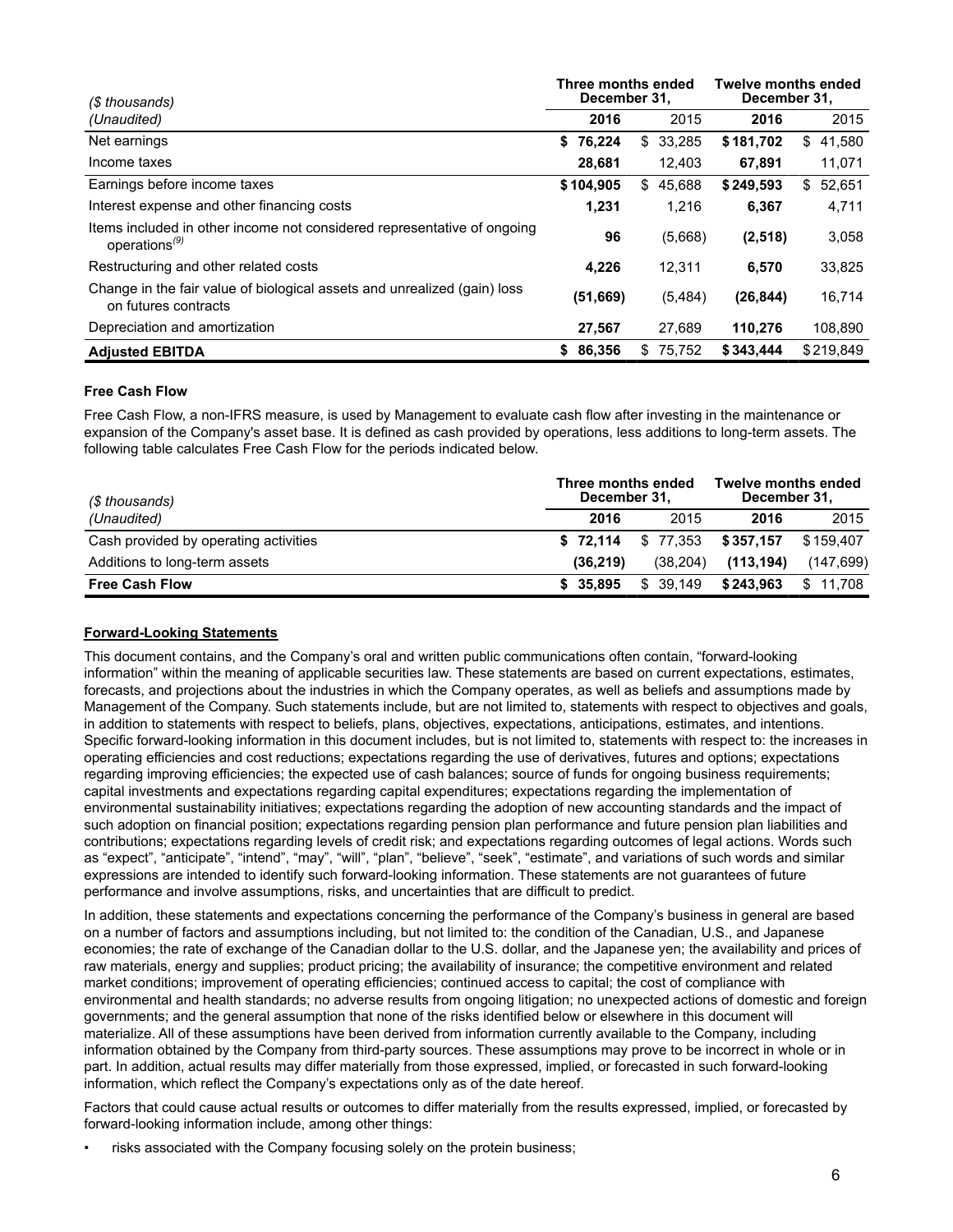- risks related to the Company's decisions regarding any potential return of capital to shareholders;
- risks associated with the Plan and concentration of production in fewer facilities;
- risks associated with the availability of capital;
- risks associated with changes in the Company's information systems and processes;
- risks associated with cyber threats;
- risks posed by food contamination, consumer liability, and product recalls;
- risks associated with acquisitions, divestitures, and capital expansion projects;
- impact on pension expense and funding requirements of fluctuations in the market prices of fixed income and equity securities and changes in interest rates;
- cyclical nature of the cost and supply of hogs and the competitive nature of the pork market generally;
- risks related to the health status of livestock;
- impact of a pandemic on the Company's operations;
- the Company's exposure to currency exchange risks;
- ability of the Company to hedge against the effect of commodity price changes through the use of commodity futures and options;
- impact of changes in the market value of the biological assets and hedging instruments;
- risks associated with the supply management system for poultry in Canada;
- risks associated with the use of contract manufacturers;
- impact of international events on commodity prices and the free flow of goods;
- risks posed by compliance with extensive government regulation;
- risks posed by litigation;
- impact of changes in consumer tastes and buying patterns;
- impact of extensive environmental regulation and potential environmental liabilities;
- risks associated with a consolidating retail environment;
- risks posed by competition;
- risks associated with complying with differing employment laws and practices, the potential for work stoppages due to non-renewal of collective agreements, and recruiting and retaining qualified personnel;
- risks associated with pricing the Company's products;
- risks associated with managing the Company's supply chain; and
- risks associated with failing to identify and manage the strategic risks facing the Company.

The Company cautions the reader that the foregoing list of factors is not exhaustive. These factors are discussed in more detail under the heading "Risk Factors" in the Company's Annual Management's Discussion and Analysis for the year ended December 31, 2016, that is available on SEDAR at www.sedar.com. The reader should review such section in detail. Some of the forward-looking information may be considered to be financial outlooks for purposes of applicable securities legislation including, but not limited to, statements concerning future capital expenditures. These financial outlooks are presented to evaluate anticipated future uses of cash flows, and may not be appropriate for other purposes and readers should not assume they will be achieved. The Company does not intend to, and the Company disclaims any obligation to, update any forward-looking information, whether written or oral, or whether as a result of new information, future events or otherwise, except as required by law. Additional information concerning the Company, including the Company's Annual Information Form, is available on SEDAR at www.sedar.com.

Maple Leaf Foods Inc. is a leading consumer protein company, making high quality, innovative products under national brands including Maple Leaf®, Maple Leaf Prime®, Maple Leaf Natural Selections®, Schneiders®, Schneiders® Country Naturals® and Mina®. The Company employs approximately 11,000 people across Canada and exports to global markets, including the U.S. and Asia. The Company is headquartered in Mississauga, Ontario and its shares trade on the Toronto Stock Exchange (MFI).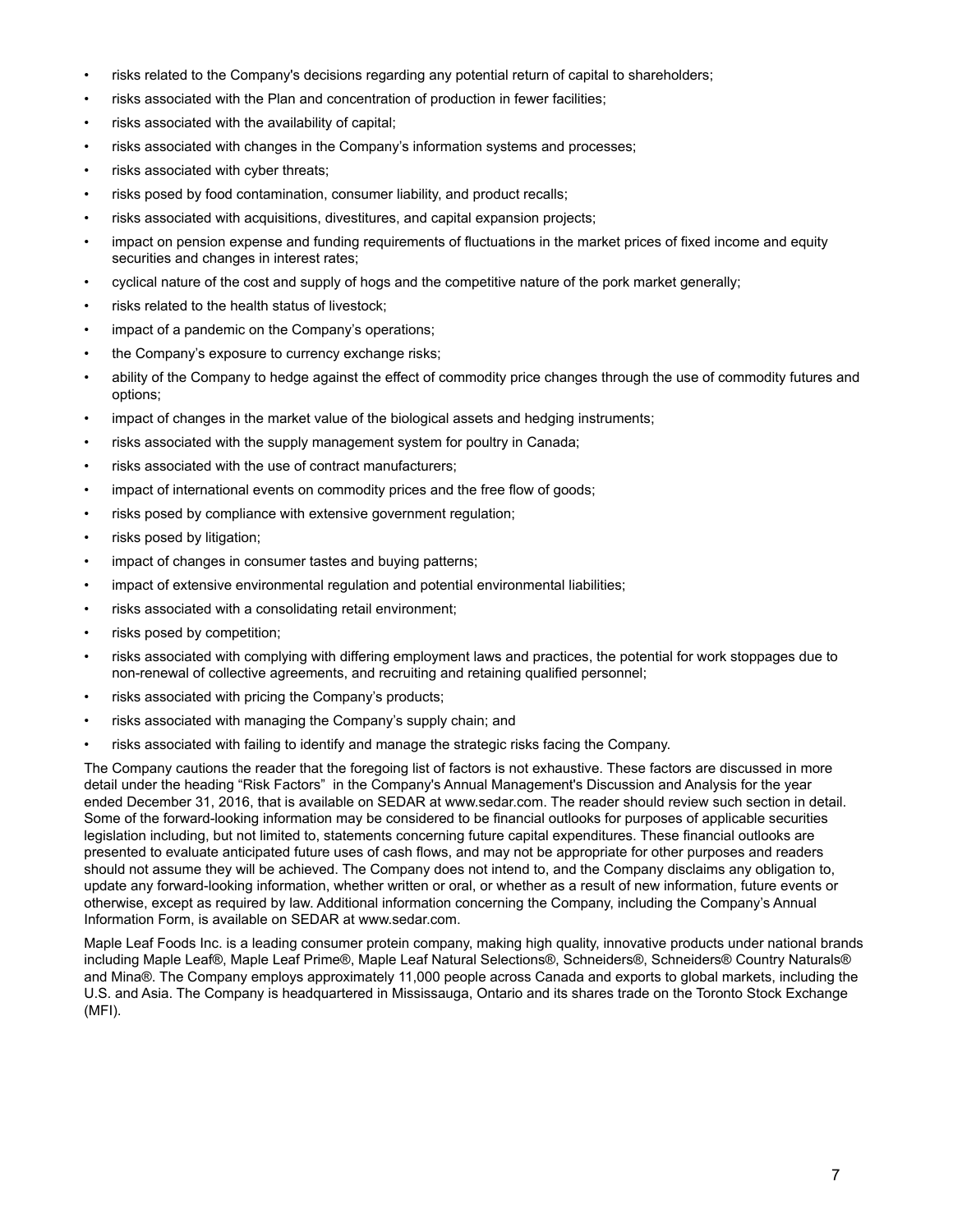#### **Footnote Legend**

- *1. Adjusted EBITDA is calculated as earnings before interest and income taxes plus depreciation and intangible asset amortization, adjusted for items that are not considered representative of ongoing operational activities of the business, and items where the economic impact of the transactions will be reflected in earnings in future periods when the underlying asset is sold or transferred. Please refer to the section entitled Reconciliation of Non-IFRS Financial Measures in this news release.*
- *2. Adjusted Earnings per Share, a non-IFRS measure, is used by Management to evaluate financial operating results. It is defined as basic earnings per share and is adjusted on the same basis as Adjusted Operating Earnings. Please refer to the section entitled Reconciliation of Non-IFRS Financial Measures in this news release.*
- *3. Adjusted Operating Earnings, a non-IFRS measure, is used by Management to evaluate financial operating results. It is defined as earnings adjusted for items that are not considered representative of ongoing operational activities of the business, and items where the economic impact of the transactions will be reflected in earnings in future periods when the underlying asset is sold or transferred. Please refer to the section entitled Reconciliation of Non-IFRS Financial Measures in this news release.*
- *4. Free Cash Flow, a non-IFRS measure, is defined as cash flow from operations less additions to long-term assets.*
- *5. Regarding biological assets, please refer to Note 7 of the Company's 2016 annual audited consolidated financial statements. Unrealized gains/losses on futures contracts are reported within cost of goods sold in the Company's 2016 annual audited consolidated financial statements.*
- *6. Includes per share impact of restructuring and other related costs, net of tax.*
- *7. Primarily includes a depreciation charge on assets servicing divested businesses, interest income and gains/losses associated with investment properties and assets held for sale, net of tax.*
- *8. Includes per share impact of the change in unrealized (gain) loss on futures contracts and the change in fair value of biological assets, net of tax.*
- *9. Primarily includes a depreciation charge on assets servicing divested businesses, interest income and gains/losses associated with investment properties and assets held for sale.*
- *10. May not add due to rounding.*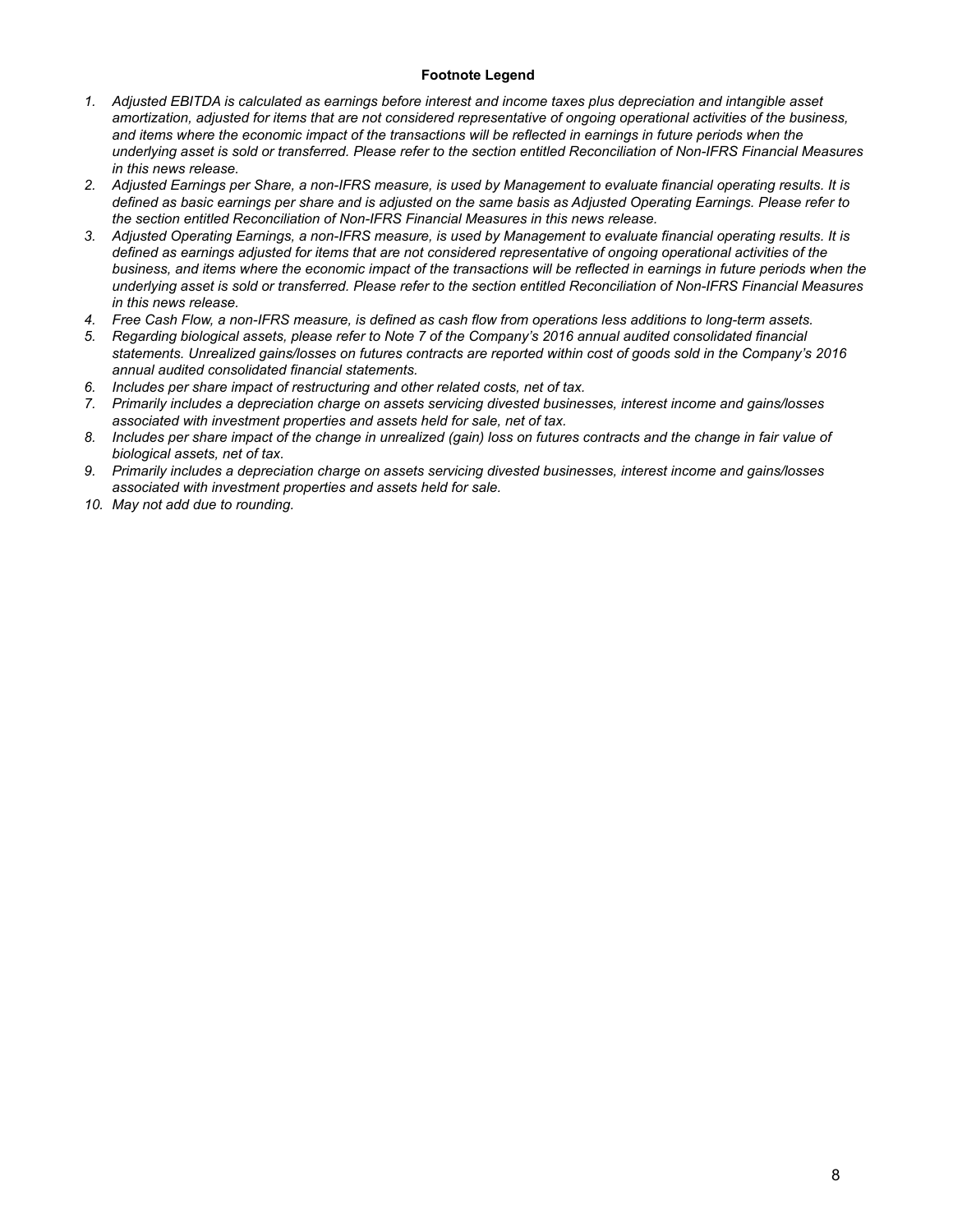### Consolidated Balance Sheets

| (In thousands of Canadian dollars)<br>(Audited)             | As at December 31,<br>2016 | As at December 31.<br>2015 |
|-------------------------------------------------------------|----------------------------|----------------------------|
|                                                             |                            | $(Restated)^{(i)}$         |
| <b>ASSETS</b>                                               |                            |                            |
| <b>Current assets</b>                                       |                            |                            |
| Cash and cash equivalents                                   | \$<br>403,621              | \$<br>292,269              |
| Accounts receivable                                         | 127,749                    | 57,958                     |
| Notes receivable                                            | 32,485                     | 103,706                    |
| Inventories                                                 | 261,719                    | 257,671                    |
| <b>Biological assets</b>                                    | 111,445                    | 103,877                    |
| Prepaid expenses and other assets                           | 30,372                     | 14,946                     |
| Assets held for sale                                        | 4,837                      | 130                        |
|                                                             | \$<br>972,228              | \$<br>830,557              |
| Property and equipment                                      | 1,085,275                  | 1,082,360                  |
| Investment property                                         | 1,929                      | 7,336                      |
| Employee benefits                                           | 10,311                     | 66,519                     |
| Other long-term assets                                      | 6,557                      | 10,791                     |
| Deferred tax asset                                          |                            | 55,094                     |
| Goodwill                                                    | 428,236                    | 428,236                    |
| Intangible assets                                           | 128,085                    | 138,155                    |
| <b>Total assets</b>                                         | \$2,632,621                | \$2,619,048                |
| <b>LIABILITIES AND EQUITY</b><br><b>Current liabilities</b> |                            |                            |
| Accounts payable and accruals                               | 256,163<br>\$              | \$<br>256,473              |
| Provisions                                                  | 11,889                     | 32,531                     |
| Current portion of long-term debt                           | 794                        | 813                        |
| Income taxes payable                                        | 9,544                      | 9,670                      |
| Other current liabilities                                   | 96,857                     | 29,637                     |
|                                                             | \$<br>375,247              | \$<br>329,124              |
| Long-term debt                                              | 9,119                      | 9,843                      |
| Employee benefits                                           | 108,730                    | 203,241                    |
| Provisions                                                  | 16,555                     | 14,622                     |
| Other long-term liabilities                                 | 12,654                     | 20,901                     |
| Deferred tax liability                                      | 22,293                     |                            |
| <b>Total liabilities</b>                                    | \$<br>544,598              | 577,731<br>\$              |
| Shareholders' equity                                        |                            |                            |
| Share capital                                               | 853,633<br>\$              | 882,770<br>\$              |
| Retained earnings                                           | 1,247,737                  | 1,161,047                  |
| Accumulated other comprehensive income (loss)               | 1,619<br>(14, 966)         | (414)<br>(2,086)           |
| Treasury stock<br>Total shareholders' equity                | \$2,088,023                | \$2,041,317                |
| Total liabilities and equity                                | \$2,632,621                | \$2,619,048                |
|                                                             |                            |                            |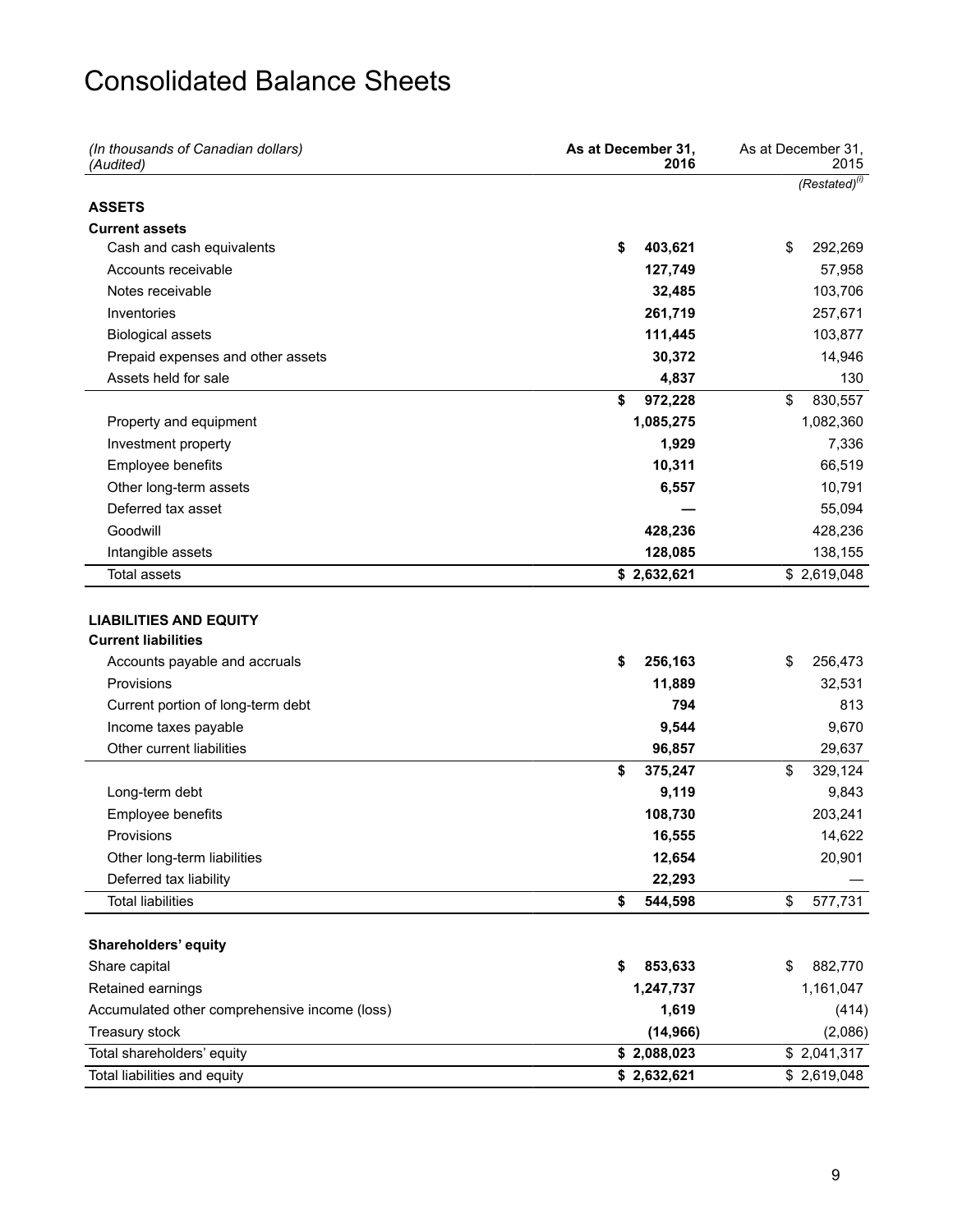# Consolidated Statements of Net Earnings

|                                                          | Three months ended<br>December 31, |                   |  |             |  |                                 |  | Twelve months ended<br>December 31, |
|----------------------------------------------------------|------------------------------------|-------------------|--|-------------|--|---------------------------------|--|-------------------------------------|
| (In thousands of Canadian dollars, except share amounts) |                                    | 2016              |  | 2015        |  | 2016                            |  | 2015                                |
|                                                          |                                    | (Unaudited)       |  | (Unaudited) |  | (Audited)                       |  | (Audited)                           |
| Sales                                                    | \$                                 | 828,178 \$        |  |             |  | 873,123 \$3,331,812 \$3,292,932 |  |                                     |
| Cost of goods sold                                       |                                    | 623,362           |  | 756,277     |  | 2,740,866                       |  | 2,911,791                           |
| Gross margin                                             | \$                                 | 204,816 \$        |  | 116,846 \$  |  | 590,946 \$                      |  | 381,141                             |
| Selling, general and administrative expenses             |                                    | 89,429            |  | 63,605      |  | 324,820                         |  | 288,055                             |
| Earnings before the following:                           | \$                                 | $115,387$ \$      |  | $53,241$ \$ |  | 266,126 \$                      |  | 93,086                              |
| Restructuring and other related costs                    |                                    | (4,226)           |  | (12, 311)   |  | (6, 570)                        |  | (33, 825)                           |
| Other income (expense)                                   |                                    | (5,025)           |  | 5,974       |  | (3,596)                         |  | (1,899)                             |
| Earnings before interest and income taxes                | \$                                 | 106,136 \$        |  | 46,904 \$   |  | 255,960 \$                      |  | 57,362                              |
| Interest expense and other financing costs               |                                    | 1,231             |  | 1,216       |  | 6,367                           |  | 4,711                               |
| Earnings before income taxes                             | \$                                 | 104,905 \$        |  | 45,688 \$   |  | 249,593 \$                      |  | 52,651                              |
| Income taxes expense                                     |                                    | 28,681            |  | 12,403      |  | 67,891                          |  | 11,071                              |
| Net earnings                                             | \$                                 | 76,224 \$         |  | 33,285 \$   |  | 181,702 \$                      |  | 41,580                              |
| Earnings per share attributable to common shareholders:  |                                    |                   |  |             |  |                                 |  |                                     |
| Basic earnings per share                                 | \$                                 | 0.57 <sup>5</sup> |  | $0.24$ \$   |  | $1.35$ \$                       |  | 0.30                                |
| Diluted earnings per share                               | \$                                 | 0.56 <sup>5</sup> |  | $0.24$ \$   |  | 1.32 <sup>5</sup>               |  | 0.29                                |
| Weighted average number of shares (millions)             |                                    |                   |  |             |  |                                 |  |                                     |
| Basic                                                    |                                    | 133.5             |  | 136.7       |  | 134.2                           |  | 140.2                               |
| <b>Diluted</b>                                           |                                    | 136.8             |  | 138.2       |  | 137.6                           |  | 141.7                               |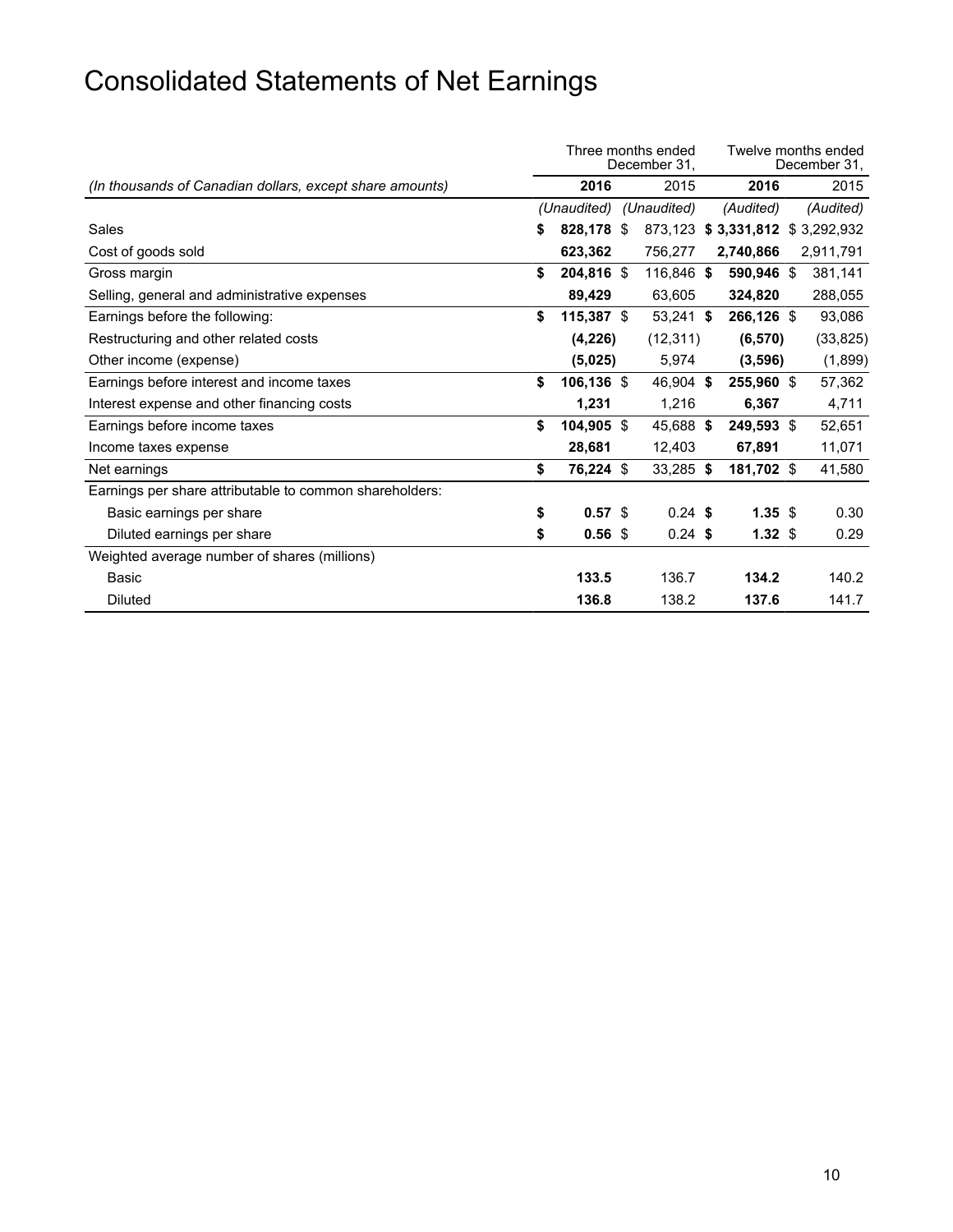### Consolidated Statements of Other Comprehensive Income (Loss)

|                                                                                                                                                                              | Three months ended<br>December 31, |              |  |               |  |            | Twelve months ended<br>December 31, |           |  |  |
|------------------------------------------------------------------------------------------------------------------------------------------------------------------------------|------------------------------------|--------------|--|---------------|--|------------|-------------------------------------|-----------|--|--|
| (In thousands of Canadian dollars)                                                                                                                                           |                                    | 2016         |  | 2015          |  | 2016       |                                     | 2015      |  |  |
|                                                                                                                                                                              |                                    | (Unaudited)  |  | (Unaudited)   |  | (Audited)  |                                     | (Audited) |  |  |
| Net earnings                                                                                                                                                                 | \$                                 | 76,224 \$    |  | 33,285 \$     |  | 181,702 \$ |                                     | 41,580    |  |  |
| Other comprehensive income (loss)                                                                                                                                            |                                    |              |  |               |  |            |                                     |           |  |  |
| Actuarial gains and losses that will not be reclassified<br>to profit or loss<br>(Net of tax of \$18.1 million and \$17.0 million; 2015:<br>\$4.7 million and \$0.2 million) | \$                                 | 49,390 \$    |  | $(13,603)$ \$ |  | 46,243 \$  |                                     | 389       |  |  |
| Items that are or may be reclassified subsequently to<br>profit or loss:                                                                                                     |                                    |              |  |               |  |            |                                     |           |  |  |
| Change in accumulated foreign currency translation<br>adjustment<br>(Net of tax of \$0.0 million; 2015: \$0.0 million)                                                       | \$                                 | $(1,427)$ \$ |  | 550 \$        |  | $(390)$ \$ |                                     | 1,769     |  |  |
| Change in unrealized gains and losses on cash flow<br>hedges<br>(Net of tax of \$0.6 million and \$0.8 million; 2015:<br>\$0.6 million and \$0.7 million)                    |                                    | (1,601)      |  | 1,792         |  | 2,423      |                                     | (1,957)   |  |  |
| Total items that are or may be reclassified subsequently to<br>profit or loss                                                                                                | \$                                 | $(3,028)$ \$ |  | $2,342$ \$    |  | $2,033$ \$ |                                     | (188)     |  |  |
| Total other comprehensive income (loss)                                                                                                                                      | \$                                 | 46,362 \$    |  | $(11,261)$ \$ |  | 48,276 \$  |                                     | 201       |  |  |
| Comprehensive income                                                                                                                                                         | \$                                 | 122,586 \$   |  | 22,024 \$     |  | 229,978 \$ |                                     | 41,781    |  |  |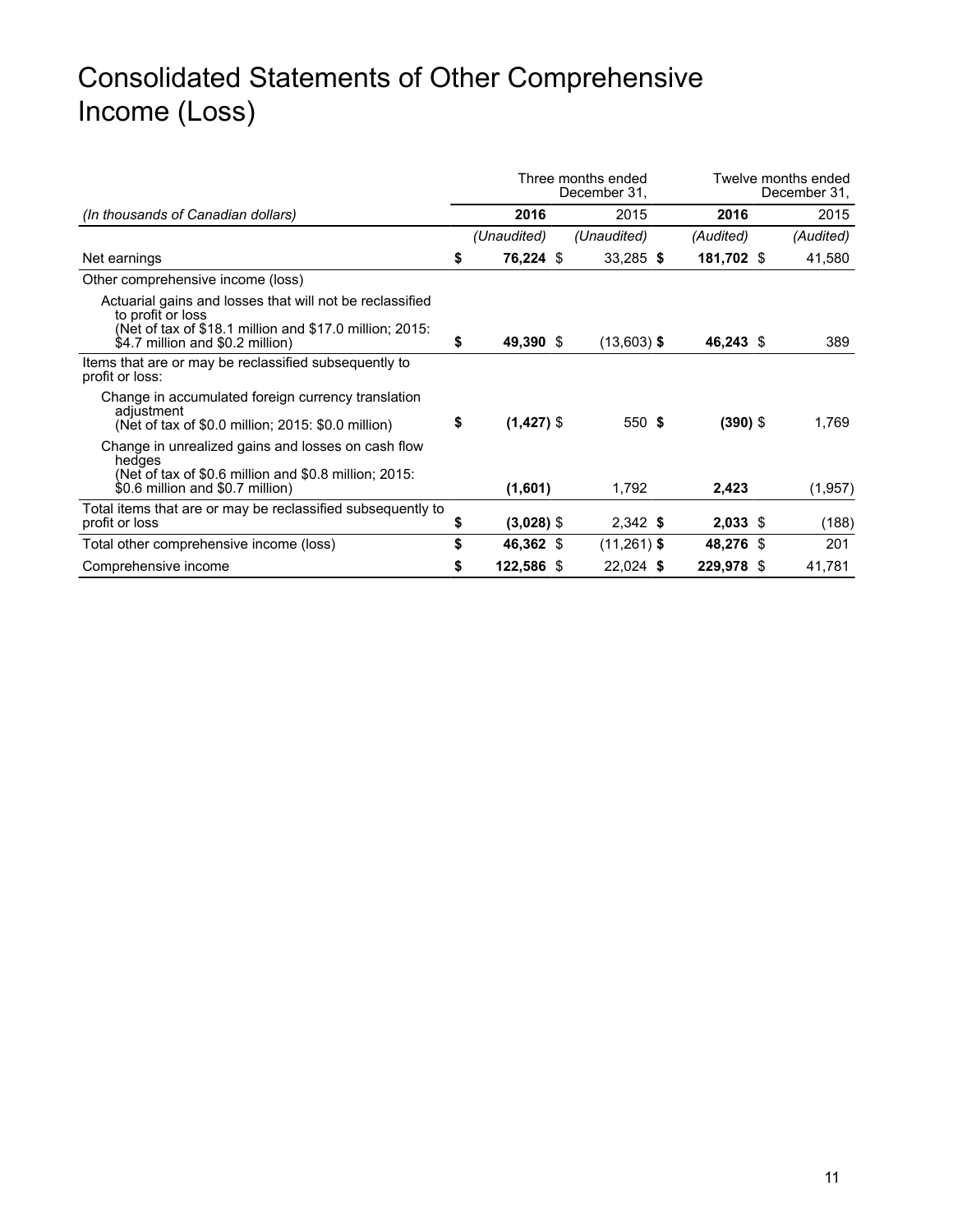### Consolidated Statements of Changes in Total Equity

**Accumulated other comprehensive income (loss)***(ii)*

| (In thousands of Canadian dollars)<br>(Audited)    |    | <b>Share</b><br>capital | <b>Retained</b><br>earnings | <b>Contributed</b><br>surplus | Foreign<br>currency<br>translation<br>adjustment | <b>Unrealized</b><br>gains and<br>losses on<br>cash flow<br>hedges | <b>Treasury</b><br>stock | Total<br>equity                    |
|----------------------------------------------------|----|-------------------------|-----------------------------|-------------------------------|--------------------------------------------------|--------------------------------------------------------------------|--------------------------|------------------------------------|
| Balance at December 31, 2015                       |    |                         |                             |                               |                                                  |                                                                    |                          |                                    |
| $(Restated)^{(i)}$                                 | S. |                         | 882,770 \$ 1,161,047 \$     | — \$                          | $2,506$ \$                                       | $(2,920)$ \$                                                       |                          | $(2,086)$ \$ 2,041,317             |
| Net earnings                                       |    |                         | 181,702                     |                               |                                                  |                                                                    |                          | 181,702                            |
| Other comprehensive income (loss) <sup>(iii)</sup> |    |                         | 46,243                      |                               | (390)                                            | 2,423                                                              |                          | 48,276                             |
| Dividends declared (\$0.36 per share)              |    |                         | (48, 348)                   |                               |                                                  |                                                                    |                          | (48, 348)                          |
| Share-based compensation expense                   |    |                         |                             | 29,224                        |                                                  |                                                                    |                          | 29,224                             |
| Deferred taxes on share-based<br>compensation      |    |                         |                             | 3,550                         |                                                  |                                                                    |                          | 3,550                              |
| Repurchase of shares                               |    | (31, 963)               | (83, 778)                   | (32, 418)                     |                                                  |                                                                    |                          | (148, 159)                         |
| Exercise of stock options                          |    | 2,826                   |                             |                               |                                                  |                                                                    |                          | 2,826                              |
| Settlement of share-based<br>compensation          |    |                         | (9, 129)                    | (356)                         |                                                  |                                                                    | 5,032                    | (4, 453)                           |
| Shares purchased by RSU trust                      |    |                         |                             |                               |                                                  |                                                                    | (17, 912)                | (17, 912)                          |
| <b>Balance at December 31, 2016</b>                | S. |                         | 853,633 \$ 1,247,737 \$     | S                             | $2,116$ \$                                       |                                                                    |                          | $(497)$ \$ $(14,966)$ \$ 2,088,023 |

Accumulated other comprehensive income (loss)*(ii)*

| (In thousands of Canadian dollars)<br>(Audited)        |     | Share<br>capital | Retained<br>earnings    | Contributed<br>surplus | Foreign<br>currency<br>translation<br>adjustment | Unrealized<br>gains and<br>losses on<br>cash flow<br>hedges | Treasury<br>stock | Total<br>equity        |
|--------------------------------------------------------|-----|------------------|-------------------------|------------------------|--------------------------------------------------|-------------------------------------------------------------|-------------------|------------------------|
| Balance at December 31, 2014                           |     |                  |                         |                        |                                                  |                                                             |                   |                        |
| $(Restated)^{(i)}$                                     | \$  |                  | 936,479 \$ 1,216,998 \$ | 79,652 \$              | 737 \$                                           | $(963)$ \$                                                  |                   | $(224)$ \$ 2,232,679   |
| Net earnings                                           |     |                  | 41,580                  |                        |                                                  |                                                             |                   | 41,580                 |
| Other comprehensive income (loss) <sup>(iii)</sup>     |     |                  | 389                     |                        | 1,769                                            | (1,957)                                                     |                   | 201                    |
| Dividends declared (\$0.32 per share)                  |     |                  | (44, 668)               |                        |                                                  |                                                             |                   | (44, 668)              |
| Share-based compensation expense                       |     |                  |                         | 12,870                 |                                                  |                                                             |                   | 12,870                 |
| Repurchase of shares                                   |     | (56, 744)        | (48, 163)               | (90, 216)              |                                                  |                                                             |                   | (195, 123)             |
| Issuance of treasury stock                             |     |                  | (3,860)                 | (2,306)                |                                                  |                                                             | 3,326             | (2,840)                |
| Exercise of stock options                              |     | 3,035            |                         |                        |                                                  |                                                             |                   | 3,035                  |
| Settlement of share-based<br>compensation              |     |                  | (1,229)                 |                        |                                                  |                                                             |                   | (1,229)                |
| Shares purchased by RSU trust                          |     |                  |                         |                        |                                                  |                                                             | (5, 188)          | (5, 188)               |
| Balance at December 31, 2015 (Restated) <sup>(1)</sup> | \$. |                  | 882.770 \$ 1.161.047 \$ | \$                     | $2,506$ \$                                       | $(2,920)$ \$                                                |                   | $(2,086)$ \$ 2,041,317 |

*(ii) Items that are or may be subsequently reclassified to profit or loss.* 

*(iii) Included in other comprehensive income (loss) is the change in actuarial gains and losses that will not be reclassified to profit or loss and has been reclassified to retained earnings.*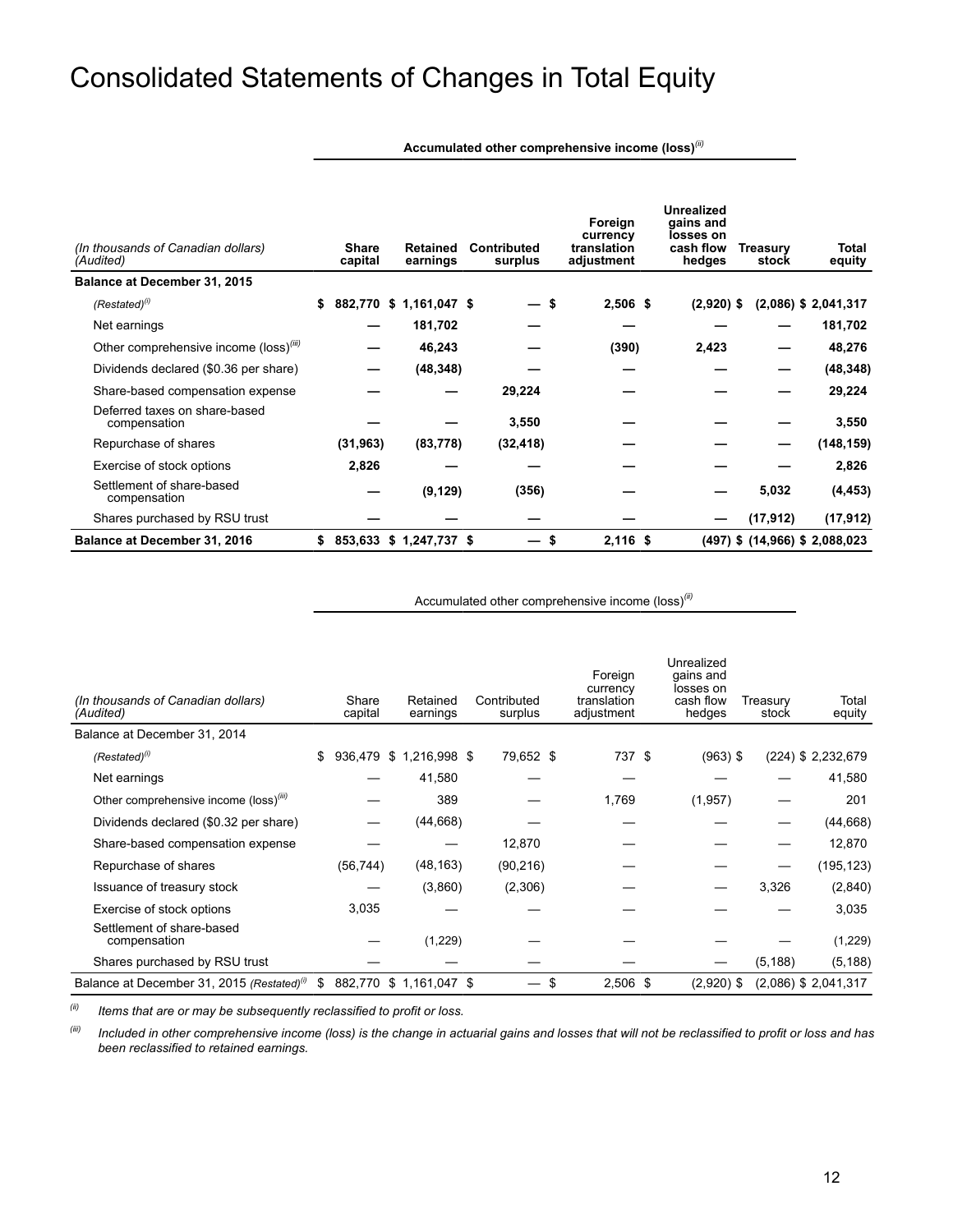## Consolidated Statements of Cash Flows

|                                                                            |                 | Three months ended<br>December 31, | Twelve months ended<br>December 31, |      |              |    |            |  |  |
|----------------------------------------------------------------------------|-----------------|------------------------------------|-------------------------------------|------|--------------|----|------------|--|--|
| (In thousands of Canadian dollars)                                         | 2016            |                                    | 2015                                | 2016 |              |    | 2015       |  |  |
| CASH PROVIDED BY (USED IN):                                                | (Unaudited)     |                                    | (Unaudited)                         |      | (Audited)    |    | (Audited)  |  |  |
| <b>Operating activities</b>                                                |                 |                                    |                                     |      |              |    |            |  |  |
| Net earnings                                                               | \$<br>76,224    | S.                                 | 33,285                              |      | \$181,702    | \$ | 41,580     |  |  |
| Add (deduct) items not affecting cash:                                     |                 |                                    |                                     |      |              |    |            |  |  |
| Change in fair value of biological assets                                  | (48, 172)       |                                    | (14, 344)                           |      | (6, 263)     |    | 12,778     |  |  |
| Depreciation and amortization                                              | 27,576          |                                    | 28,529                              |      | 111,651      |    | 123,480    |  |  |
| Share-based compensation                                                   | 10,165          |                                    | 6,198                               |      | 29,224       |    | 12,870     |  |  |
| Deferred income taxes                                                      | 27,013          |                                    | 11,462                              |      | 63,124       |    | 9,178      |  |  |
| Income tax current                                                         | 1,668           |                                    | 941                                 |      | 4,767        |    | 1,893      |  |  |
| Interest expense and other financing costs                                 | 1,231           |                                    | 1,216                               |      | 6,367        |    | 4,711      |  |  |
| Loss (gain) on sale of long-term assets                                    | 3,518           |                                    | (4, 163)                            |      | (1, 235)     |    | (10, 344)  |  |  |
| Change in fair value of non-designated derivative financial<br>instruments | (4,637)         |                                    | 7,727                               |      | (25,086)     |    | (1,429)    |  |  |
| Impairment of assets (net of reversals)                                    | 638             |                                    |                                     |      | 2,831        |    | 1,907      |  |  |
| Change in net pension liability                                            | 5,623           |                                    | 6,770                               |      | 24,903       |    | 26,761     |  |  |
| Net income taxes paid                                                      | (793)           |                                    | (605)                               |      | (4, 944)     |    | (12, 735)  |  |  |
| Interest paid                                                              | (991)           |                                    | (1,022)                             |      | (3,904)      |    | (3,674)    |  |  |
| Change in provision for restructuring and other related costs              | 271             |                                    | 6,011                               |      | (17, 256)    |    | (14, 963)  |  |  |
| Cash settlement of restricted share units                                  |                 |                                    | (5,904)                             |      | (216)        |    | (11, 236)  |  |  |
| Derivatives margin                                                         | (22, 745)       |                                    | (534)                               |      | 1,772        |    | 1,587      |  |  |
| Other                                                                      | (2, 518)        |                                    | (2,262)                             |      | 736          |    | 932        |  |  |
| Change in non-cash operating working capital                               | (1, 957)        |                                    | 4,048                               |      | (11, 016)    |    | (23, 889)  |  |  |
| Cash provided by operating activities                                      | \$<br>72,114    | \$                                 | 77,353                              |      | \$357,157    | \$ | 159,407    |  |  |
| <b>Financing activities</b>                                                |                 |                                    |                                     |      |              |    |            |  |  |
| Dividends paid                                                             | \$<br>(11, 967) | \$                                 | (10, 842)                           | \$   | (48, 348)    | \$ | (44, 668)  |  |  |
| Net increase (decrease) in long-term debt                                  | (199)           |                                    | (83)                                |      | (1,051)      |    | (125)      |  |  |
| Exercise of stock options                                                  | 1,165           |                                    | 847                                 |      | 2,826        |    | 3,035      |  |  |
| Repurchase of shares                                                       | (60, 490)       |                                    | (44, 194)                           |      | (72, 412)    |    | (182, 549) |  |  |
| Payment of deferred financing fees                                         | (631)           |                                    |                                     |      | (2, 412)     |    | (277)      |  |  |
| Purchase of treasury stock                                                 | (4,811)         |                                    | (4,000)                             |      | (17, 912)    |    | (5, 188)   |  |  |
| Cash used in financing activities                                          | \$ (76,933)     | \$                                 | (58, 272)                           |      | \$(139, 309) | \$ | (229, 772) |  |  |
| <b>Investing activities</b>                                                |                 |                                    |                                     |      |              |    |            |  |  |
| Additions to long-term assets                                              | \$ (36,219)     |                                    | \$ (38, 204)                        |      | \$(113, 194) | \$ | (147, 699) |  |  |
| Transaction costs                                                          |                 |                                    | (1)                                 |      |              |    | (64)       |  |  |
| Proceeds from sale of long-term assets                                     | 311             |                                    | 4,854                               |      | 6,698        |    | 14,069     |  |  |
| Cash used in investing activities                                          | \$<br>(35,908)  | \$                                 | (33, 351)                           |      | \$(106, 496) | \$ | (133, 694) |  |  |
| Increase (decrease) in cash and cash equivalents                           | \$ (40,727)     |                                    | \$(14,270)                          |      | \$111,352    | \$ | (204, 059) |  |  |
| Net cash and cash equivalents, beginning of period                         | 444,348         |                                    | 306,539                             |      | 292,269      |    | 496,328    |  |  |
| Net cash and cash equivalents, end of period                               | \$403,621       |                                    | \$292,269                           |      | \$403,621    | \$ | 292,269    |  |  |